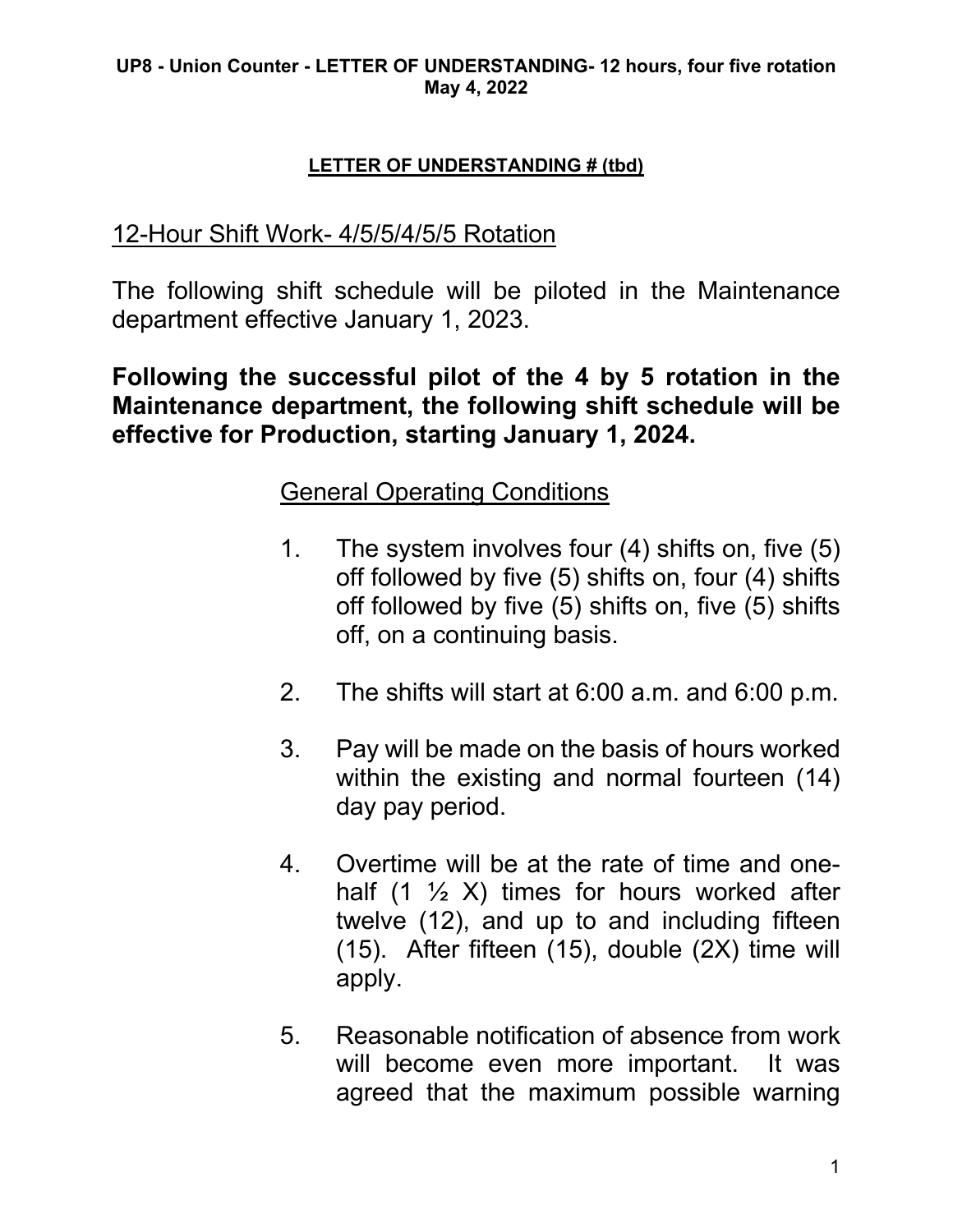#### **UP8 - Union Counter - LETTER OF UNDERSTANDING- 12 hours, four five rotation May 4, 2022**

should be given, with a minimum being two (2) hours.

- 6. Anyone scheduled to work during a normal rest period shall be paid at a rate of time and one-half  $(1 \frac{1}{2} X)$  except for the first and last day, when double (2X) time shall be paid.
- 7. Statutory holidays days worked will be paid at twelve (12) hours single time and twelve (12) hours at time and one-half (1  $\frac{1}{2}$  X) for the equivalent of thirty (30) hours pay for a twelve (12) hour shift worked.
- 8. Twelve (12) hour shift employees will be entitled to the specified number of calendar weeks off work for vacation time each year based on their years of seniority. Vacation pay will equal two (2%) percent of annual gross pay per week of entitlement. Article 13.02 is applicable to twelve (12) hour shift employees.
- 9. A premium of one dollar fifty (\$1.50) cents/hour shall be paid to all employees who work a shift starting at 6:00 p.m.
- 10. A full shift commencing within eleven (11) hours of the completion of the previous shift shall be paid for at the rate of time and onehalf  $(1 \frac{1}{2} X)$ .
- 11. All other articles of the Collective Agreement remain in effect.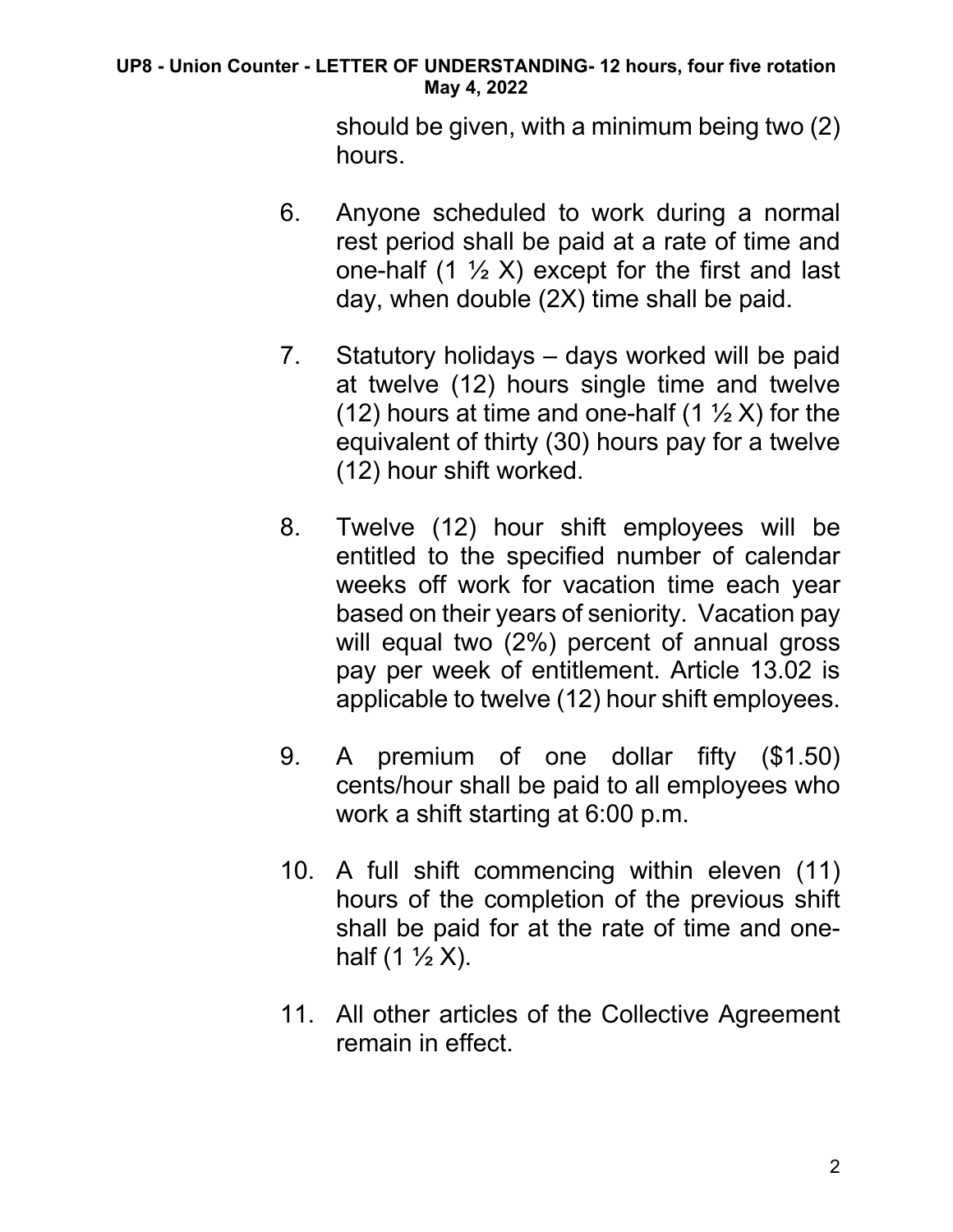#### **UP8 - Union Counter - LETTER OF UNDERSTANDING- 12 hours, four five rotation May 4, 2022**

- 12. Those employees forming part of a twelve (12) hour shift system may, (instead of receiving holiday pay) bank six (6) statutory holidays in a calendar year.
- **13. For the purpose of computing overtime, the normal week shall be:** 
	- **four (4) shifts on, forty-eight (48) hours, the normal shift shall be twelve (12) hours,**
	- **five (5) off followed by five (5) shifts on, sixty (60) hours, the normal shift shall be twelve (12) hours,**
	- **four (4) shifts off followed by five (5) shifts on,**
	- **five (5) shifts off, sixty (60) hours, the normal shift shall be twelve (12) hours,**
	- **on a continuing basis.**
- **143**. Employees shall receive three (3) paid fifteen (15) minute rest periods and a twenty (20) minute paid lunch break.

**FOR THE EMPLOYER: FOR THE UNION: CANADA MALTING CO. LTD. UFCW LOCAL 401**

**Kelsey Schenk Chris O'Halloran**

**\_\_\_\_\_\_\_\_\_\_\_\_\_\_\_\_\_\_\_\_\_\_\_\_\_ \_\_\_\_\_\_\_\_\_\_\_\_\_\_\_\_\_\_\_\_\_\_\_\_\_ Manager Human Resources Executive Director Local No. 401**

Date: **Date:** Date: **Date:** Partnership of the Unit of the Unit of the Unit of the Unit of the Unit of the Unit of the Unit of the Unit of the Unit of the Unit of the Unit of the Unit of the Unit of the Unit of the Unit of